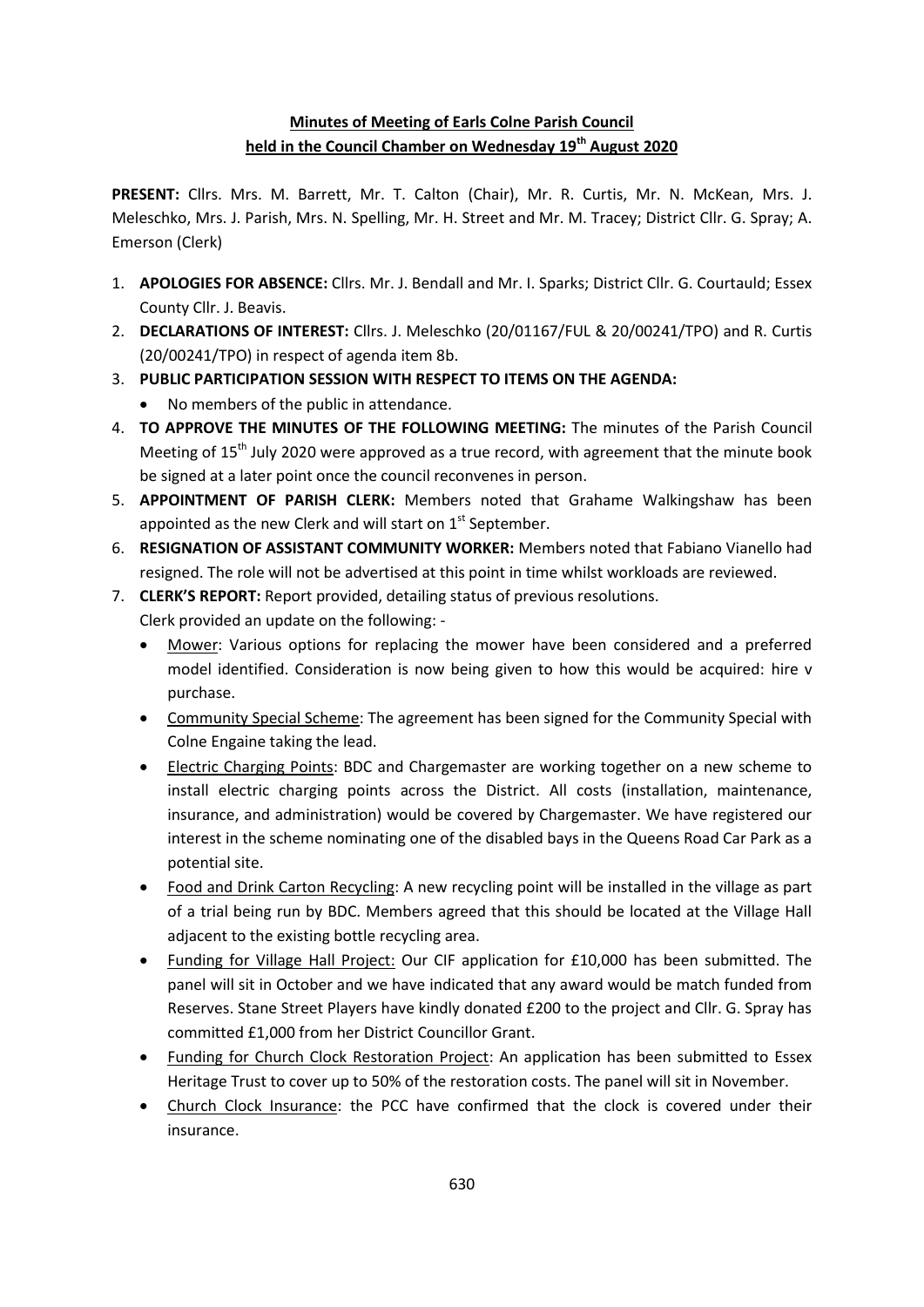- 20s Plenty Scheme for Park Lane: Cllr. J. Beavis has confirmed that the 20s Plenty scheme has been agreed and validated for Park Lane and will be implemented in due course.
- Halstead Road Surgery Site: Persimmon Homes are looking at bringing plans forward for the development of this site. They have indicated that they would be happy to discuss their plans with the Parish Council and members asked the Clerk to set a meeting up. Clerk to clarify with Planning Officer on whether the open space will be transferred to the Parish Council for this site.
- Village Green: The area by the telephone box has been filled in and grass seed will be sown later in the year. A dead lime tree on the South Green will be removed later in the year along with any other remedial work identified in our annual tree survey.

#### 8. **PLANNING:**

a) Decisions reached by Braintree District Council as follows: -

| <b>Application No.</b> | Location            | <b>Description</b>                                    | <b>BDC</b> Decision |
|------------------------|---------------------|-------------------------------------------------------|---------------------|
|                        |                     |                                                       | <b>Minutes</b>      |
| 20/00415/HH            | 47 Burrows Road     | Two storey rear extension                             | Application         |
|                        |                     |                                                       | Permitted           |
| 20/00259/FUL           | 28 Tey Road         | Erection of single storey building in the rear garden | Application         |
|                        |                     | <u>for Use as a Beauty Salon (Sui Generis)</u>        | Permitted           |
| 20/00470/DAC           | Land West of        | Application for approval of details reserved by       | Application         |
|                        | <b>Station Road</b> | condition 6 Part D of approved application            | Permitted           |
|                        |                     | 18/00121/OUT                                          |                     |
| 20/00648/LBC           | East of England     | Internal refit of the supermarket together with       | Application         |
|                        | Cooperative         | associated internal and external refurbishment        | Permitted           |
|                        | Society Ltd, 31     | works to include modification to shopfront fascia     |                     |
|                        | <b>High Street</b>  | and repainting.                                       |                     |
| 20/00907/DAC           | Land West of        | Application for approval of details reserved by       | Application         |
|                        | <b>Station Road</b> | condition 16 of approved application 18/00121/OUT     | Permitted           |
| 20/00897/HH            | The Old Red         | Conservation Area Consent for the demolition of an    | Application         |
|                        | House 52 Park       | <u>open-sided brick shed.</u>                         | Permitted           |
|                        | Lane                |                                                       |                     |
| 20/00885/HH            | 36 Tey Road         | Single-storey rear extension.                         | Application         |
|                        |                     |                                                       | Permitted           |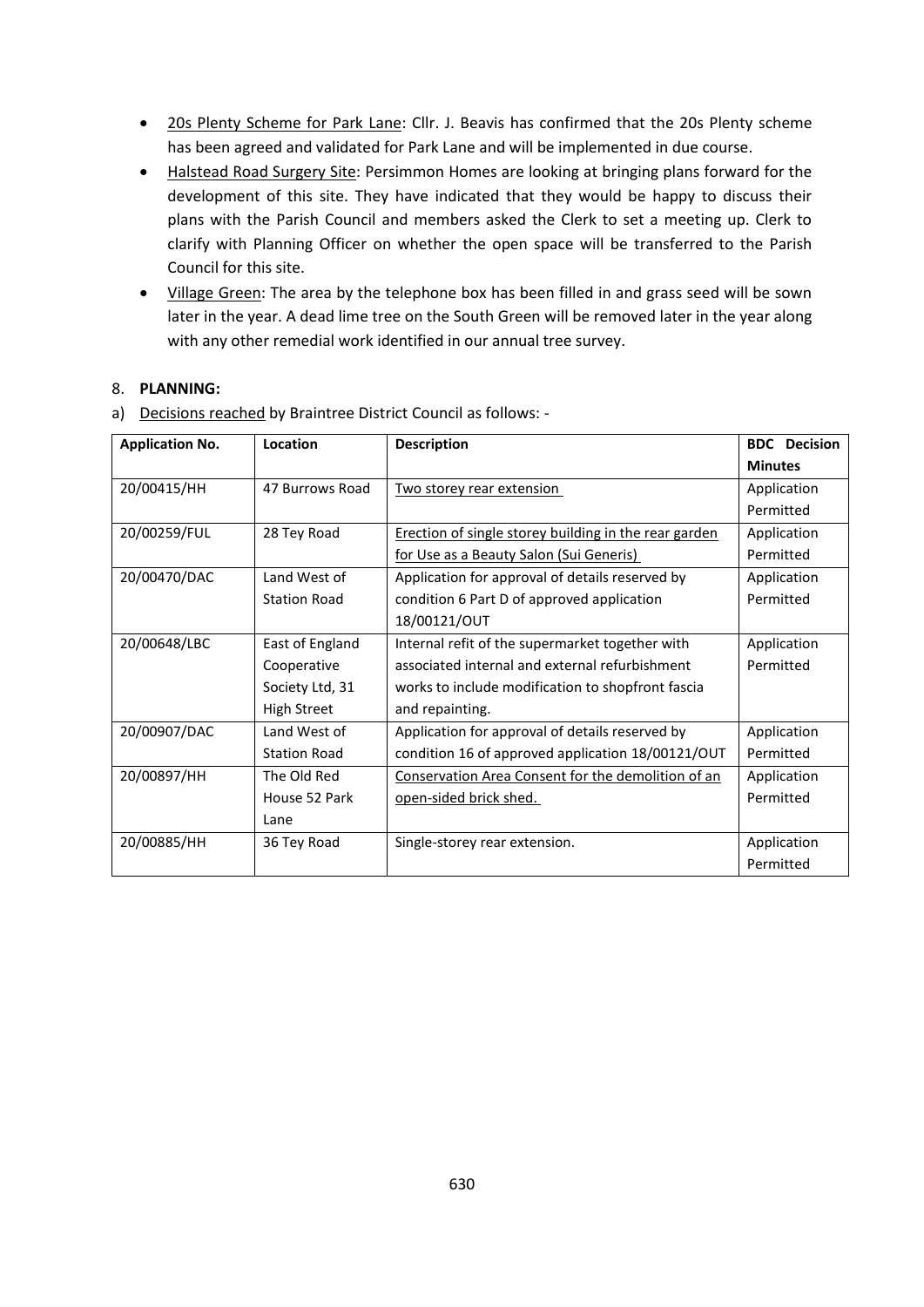b) Current Applications were reviewed by the Parish Council as follows: -

| <b>Application No.</b> | Location                 | <b>Description</b>                                | <b>Application No.</b> |
|------------------------|--------------------------|---------------------------------------------------|------------------------|
| 20/00241/TPO           | <b>Greenhills Place</b>  | Notice of intent to carry out works to tree       | No objections          |
|                        | <b>Halstead Road</b>     | protected by Tree Preservation Order 5/02 -       | raised                 |
|                        |                          | Reduce height of (T7) a Mature Birch tree by a    |                        |
|                        |                          | third, the tree is approx. 25 metres in height    |                        |
| 20/01166/HH            | 54 Coggeshall Road       | Erection of single-storey 2 bay cart-lodge and    | No objections          |
|                        |                          | alterations to the driveway entrance with new     | raised                 |
|                        |                          | gate, walls, and brick piers.                     |                        |
| 20/00222/TPOCON        | 31 Upper Holt Street     | Notice of intent to carry out works to trees in a | No objections          |
|                        |                          | <b>Conservation Area</b>                          | raised                 |
| 20/01167/FUL           | 54 Coggeshall Road       | Erection of 2 detached bungalow-style dwelling    | Objections-            |
|                        |                          | houses accessed off existing shared private       | see suggested          |
|                        |                          | drive.                                            | response               |
|                        |                          |                                                   | below                  |
| 20/01145/DAC           | <b>Hydewell Halstead</b> | Application for approval of details reserved by   | No objections          |
|                        | Road                     | condition 7 of approved application               | raised                 |
|                        |                          | 19/02217/FUL                                      |                        |
| 20/01128/PLD           | 2 Burrows Road           | Proposed loft conversion and internal alterations | No objections          |
| (information only)     |                          | to form an additional bedroom and bathroom.       | raised                 |
| 20/01082/DAC           | Land Rear of Tey         | Application for approval of details reserved by   | No objections          |
|                        | Road                     | conditions 6, 10, 11, 12, 13 and 14 of approved   | raised but             |
|                        |                          | application 18/00214/OUT                          | response               |
|                        |                          |                                                   | suggested -            |
|                        |                          |                                                   | see below              |
| 20/01075/FUL           | Land Adjacent to         | Erection of 2 x 3 bedroom two-storey detached     | No objections          |
|                        | <b>Keepers Cottage</b>   | dwelling houses with single-storey detached       | raised                 |
|                        | <b>Station Road</b>      | garages, and new access road to golf club         |                        |

**20/01167/FUL** – Members agreed to object to this application on the following basis: -

- Overdevelopment of site
- Out of keeping with street scene
- Additional traffic will be exiting onto Coggeshall Road at a dangerous bend

**20/01082/DAC** - Members did not object to this application but agreed that the following response be submitted to BDC: -

 Earls Colne Parish Council request that every effort is made to minimise disruption whilst work is carried out.

**20/01293/FUL** - Demolition of existing storage buildings and the erection of 1 x 3 bed and 2 x 4 bed two-storey detached dwelling houses (3 units), with turning and parking onto private driveway. – Springtrees, Tey Road

 Clerk to follow up with Planning Officer to confirm if planning notices have been posted on Tey Road for this application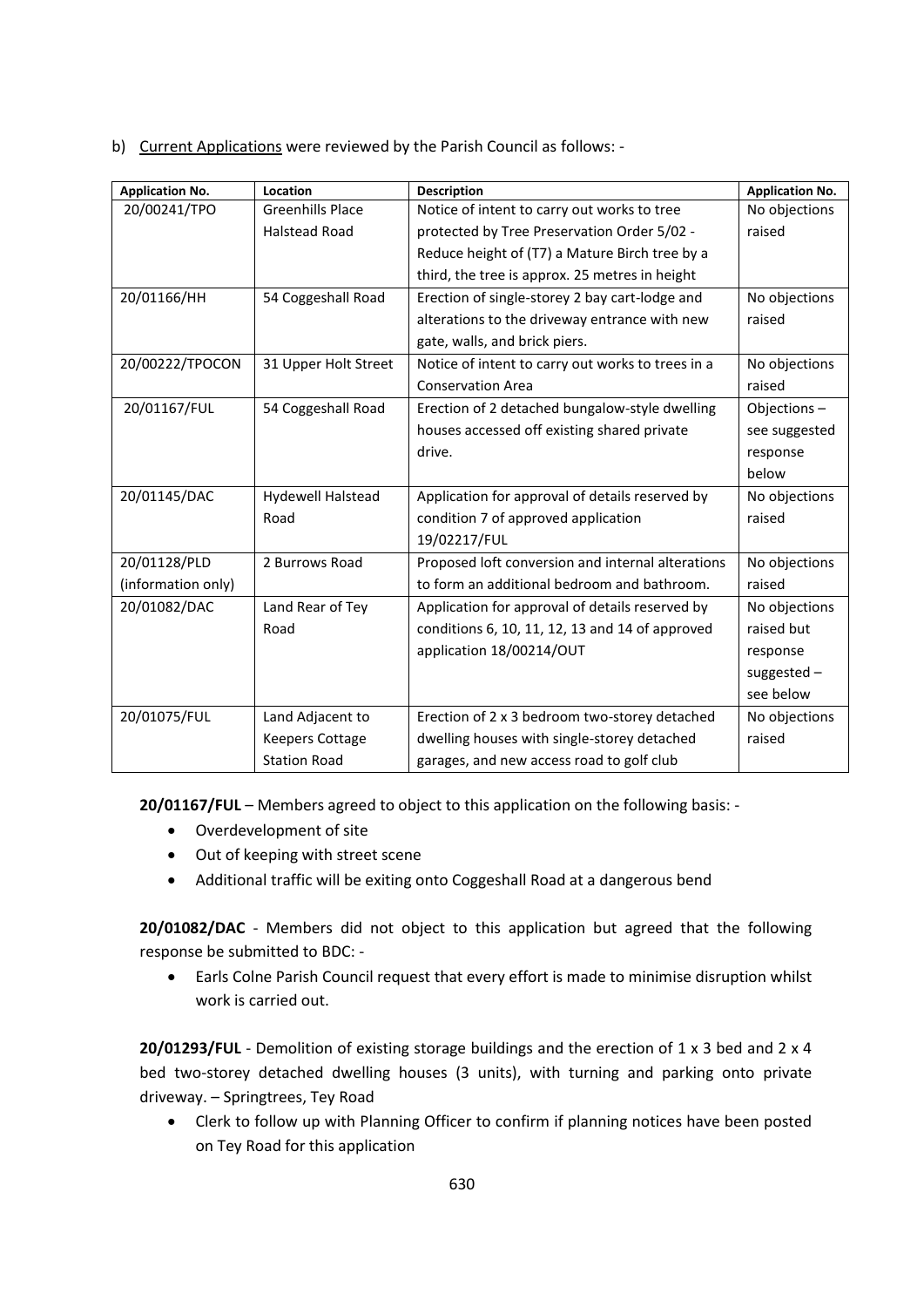- c) Reconsultation 'Rear of Tey Road' Reserved Matters 20/00352/REM: Members agreed to respond as follows: -
	- Earls Colne Parish Council wish to confirm that their existing objection still stands.
- d) Management of the CALA Public Open Space:
	- Members agreed to set up a sub committee to review all options for how this space is managed once it falls under the responsibility of the Parish Council.
	- All options will be costed, and a report be prepared for review by full council.
	- Cllrs. J. Meleschko, M. Tracey and J. Parish will form the subcommittee.
- e) Status review of pending S106 payments re developments:
	- Members noted the details of S106 for Allotments, Outdoor Sport, Informal Open Space and Play Area Equipment due from the six developments approved for the village.
	- Cllr. M. Barrett and R. Curtis to consider how the Allotment funds should be spent.
	- Members noted that an alternative outdoor sport project is needed for Tey Road monies as the MUGA is finished. It was also noted that monies from Morleys Road may go to the Halstead Leisure Centre.
	- Members noted that plans for play equipment monies at the Recreation Club need to be progressed before reallocation of funds to the De Vere site is considered.
	- Members were advised that £1,923.92 is available in a general S106 pot.
	- £56,302 was to be allocated to the cycleway project as part of the approval of a new business centre at the Airfield. Cllr. Spray advised that this amount had now been reduced to £35k due to a change in scale.
	- Cllr. G. Spray provided an update on outstanding S106 process questions and advised that Neil Jones would meet to discuss all questions that the Parish Council have relating to S106, how decisions are made on priority, how agreement is reached across multiple stakeholders and how we can access the funds already paid over to BDC. Clerk to arrange a Zoom meeting.
	- Cllr. T. Calton to discuss S106 with J. Bendall and how we manage and organise ourselves for this as a council.
- f) Planning White Paper Consultation:
	- Members discussed the changes being proposed in the White Paper.
	- Members were asked to further review the consultation papers in advance of the next Parish Council Meeting where this would be included on the agenda to determine if a response should be submitted by the Council.
	- Deadline for consultation is 29 October.
	- Cllr. G. Spray gave an update on the Local Plan update. BDC have entered a 6-week consultation on the Inspector's comments and it was hoped that Section One would be approved in the next couple of months. It is possible that when the Local Plan is in place, it could be superseded by the Government's White Paper.